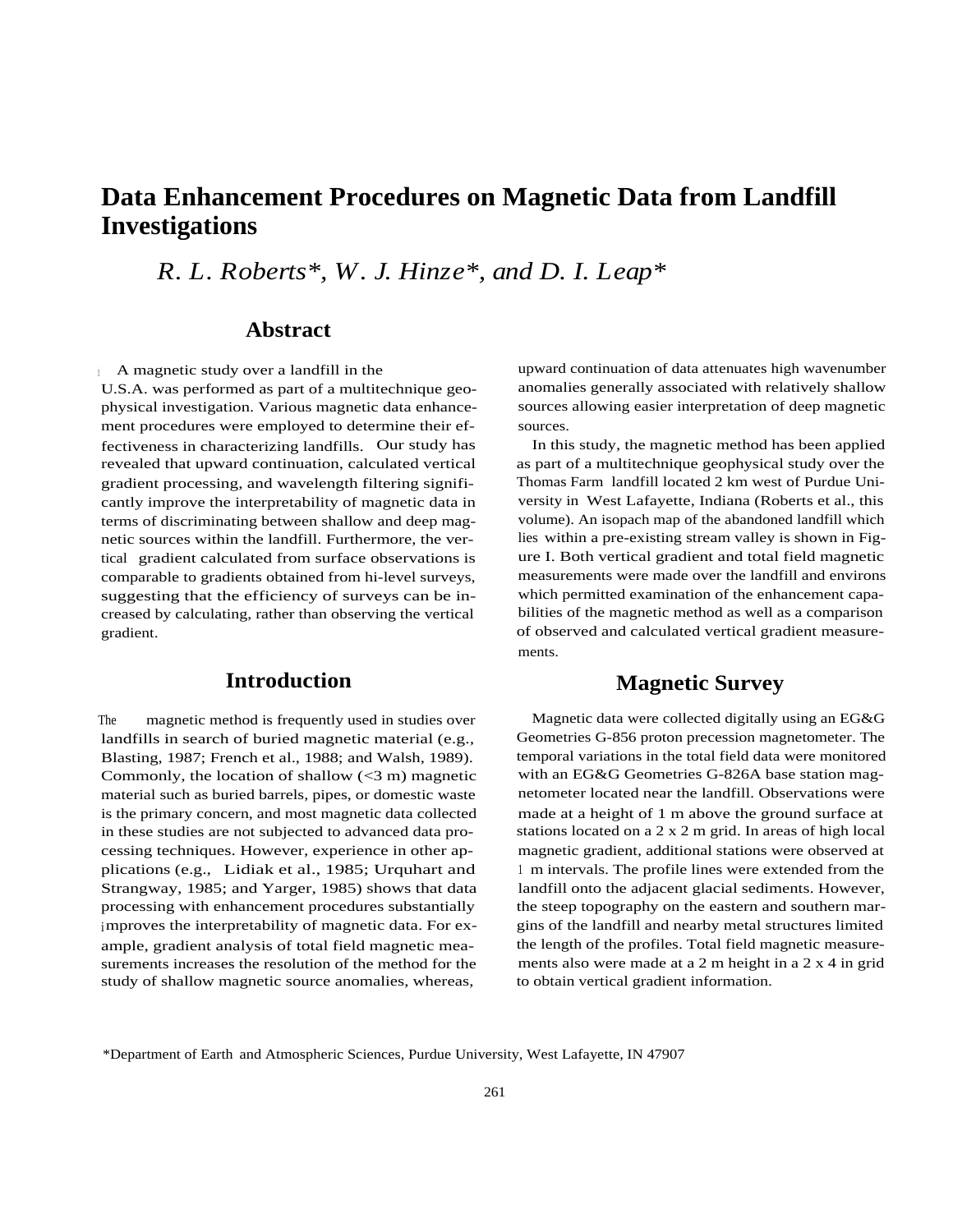



Fig,1. Isopach map of the Thomas Farm landfill from 1958 and 1988 topographic maps.

Fig- 2. Contour map of total field magnetic intensity data, observed at 1 m height, at the Thomas Farm landfill site.

#### **Enhancement and Interpretation**

The observed magnetic data were corrected for temporal variations recorded by the base station magnetometer and referenced to an arbitrary station located off the landfill. No correction was made for the spatial variation of the core-derived magnetic field because of the limited size of the landfill (approximately 60 m by 150 m). The data were contoured (Figure 2) from a 1 m square grid generated with a minimum curvature interpolation procedure.

Examination of the reduced data contour map shows that the landfill is characterized by a pattern of intense magnetic variations which locally reach amplitudes of 1000 nT or more. The magnetic pattern off the landfill is devoid of anomalies on the 100 nT contour map except where the field is affected by surface magnetic features. A portion of a valley along the eastern edge of the landfill, as shown in Figure 2, is marked by anomalies of high wavenumber over surface iron and steel objects. The western margin of the landfill roughly coincides with an intense discontinuous magnetic minimum and adjacent magnetic maxima over the landfill. In addition, local anomalies derived from numerous shallow magnetic sources are superimposed on the magnetic maxima along the western margin of the landfill. Identification of several of these sources have been corroborated with groundpenetrating radar (Roberts et al., 1989). The magnetic anomalies over the center of the landfill, especially in the southern portion of the abandoned dump where the isopach map (Figure 1) shows the thickest landfill, are comparatively less intense and have broader gradients. The lower amplitude anomalies in the southern part of the landfill are believed to be associated with a change in landfill composition from the domestic trash in the northern part of the landfill to brush, wood cuttings, and construction debris in the southern part.

#### **Upward Continuation**

The magnetic data recorded at a height of 1 m were upward continued, 1, 3, and 6 m as shown in Figures 3, 4, and 5, respectively. An east-west profile of the reduced data and the upward continued data along a line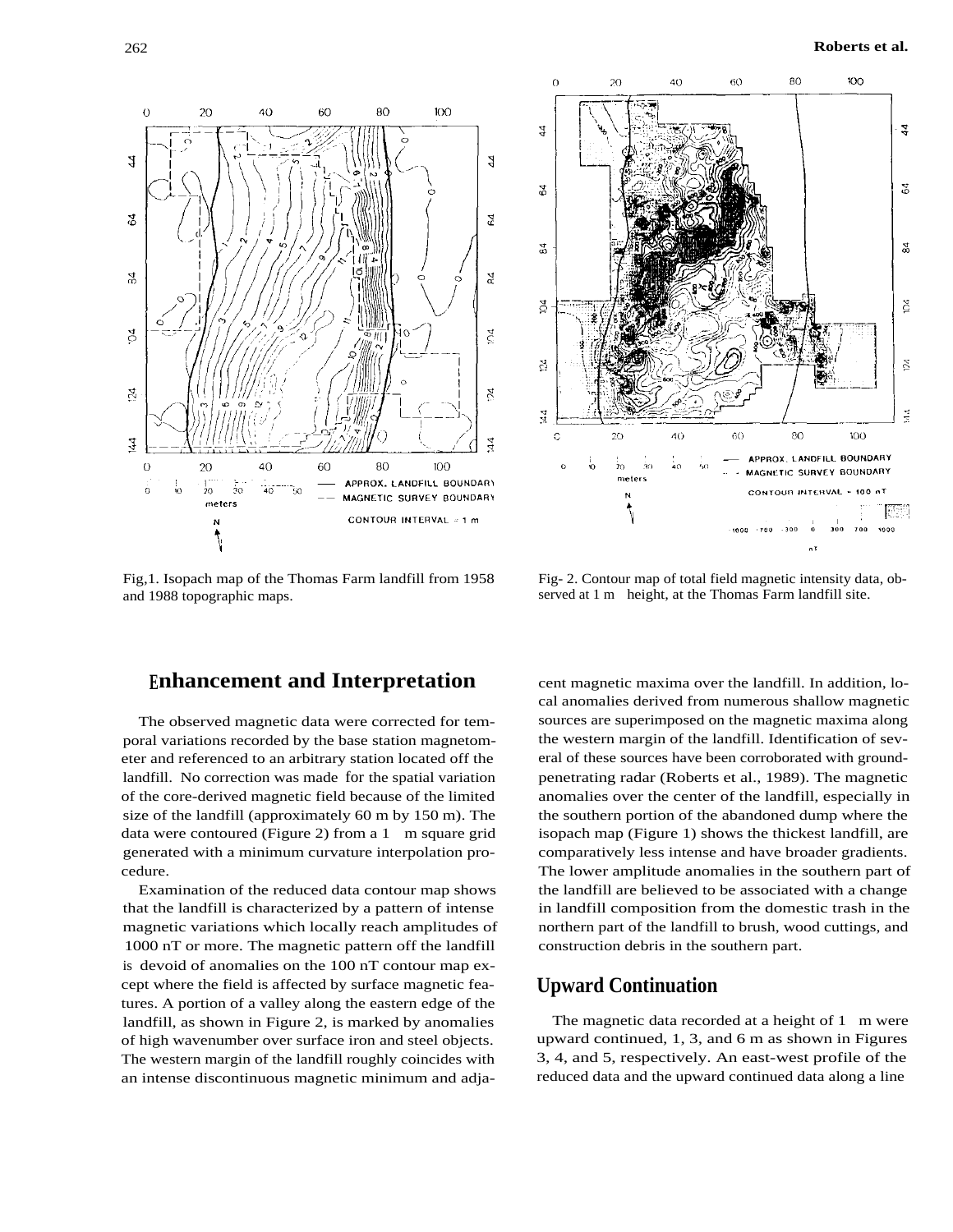

at the Thomas Farm landfill site.





Fig . 3. Contour map of upward continued 1 m magnetic data Fig. 5. Contour map of upward continued 6 m magnetic data<br>at the Thomas Farm landfill site. at the Thomas Farm landfill site.



at the Thomas Farm landfill site.  $\frac{6}{12}$  m magnetic data along profile line 124.

Fig . 4. Contour map of upward continued 3 m magnetic data Fig . 6. Observed total field and upward continued 1, 3, and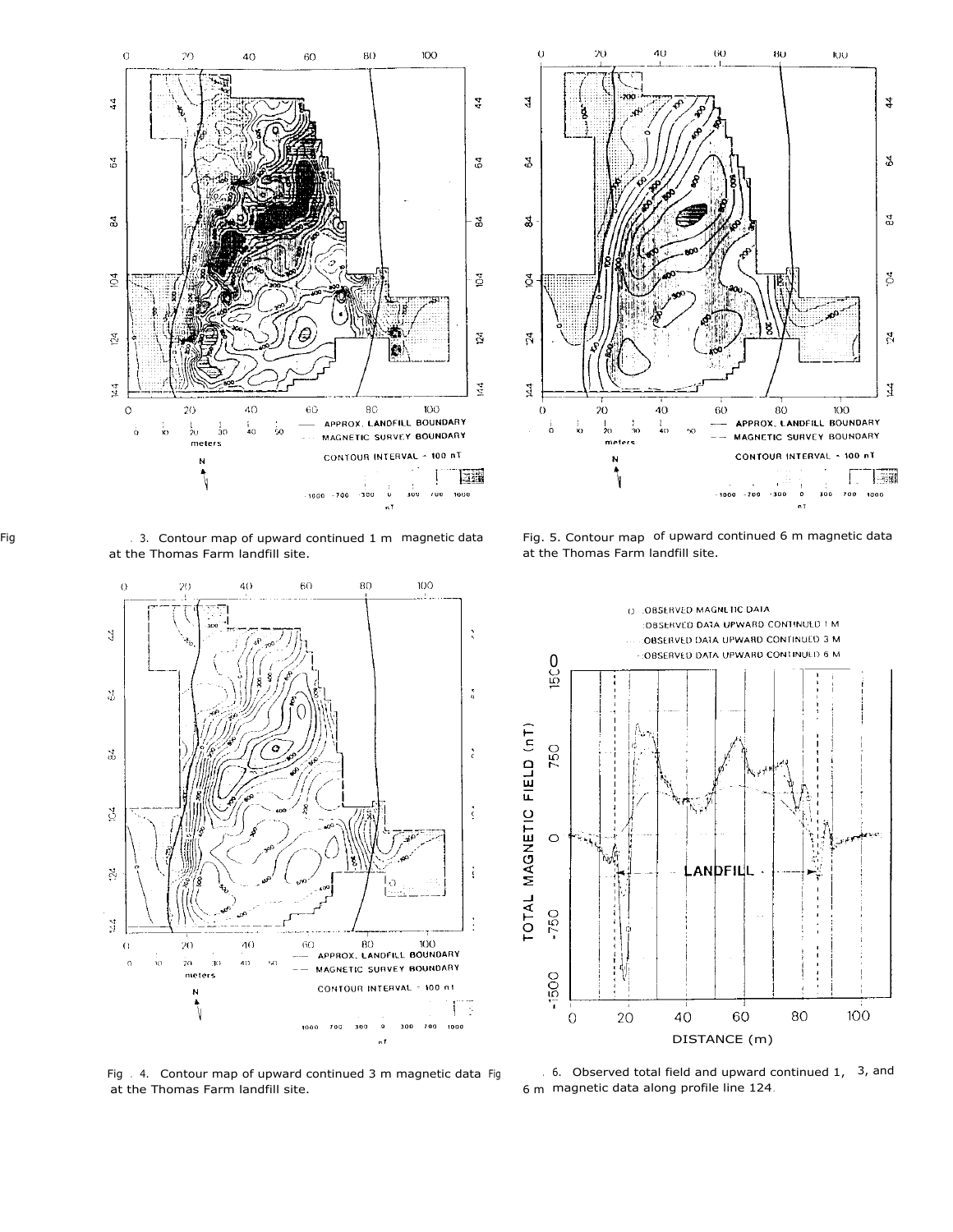

FIG. 7. Contour map of observed vertical-gradient magnetic data from the Thomas Farm landfill site.



 $\overline{20}$ 

40

Fig . 8. Contour map of calculated vertical derivative of magnetic data (sampled at a 2 x 4 m grid spacing) at a height of 1.5 m.

at the 124 m location is shown for comparison purposes (Figure 6). The upward continued data reveal increasing attenuation and broadening of the high-wavenumbcr anomalies with increasing height above the landfill. We note that at the 6 m continuation level the negative anomalies at the landfill margins are essentially eliminated.

These upward continued maps and profiles illustrate the change in anomaly character with increasing observation to source distance, and also arc useful as a low-wavenumber pass filter. As such, the 6 m upward continued data provide an excellent integrated view of the landfill undistorted by the local, high amplitude, high gradient anomalies of the magnetic sources in the shallow portion of the landfill. Assuming the landfill is relatively homogeneous with regard to magnetic source content, we would anticipate the highest amplitude anomaly on the upward continued 6 m contour map (Figure 5) to occur over the thickest portion of the landfill (Figure I). This is roughly the observed situation. It is apparent that the attenuation of the shallow-source anomalies in the upward continuation process permits a clearer or enhanced view of the deeper anomaly sources.

#### **Vertical Gradient and Wavelength Filtering**

Observed vertical gradients were obtained by subtracting the magnetic data measured at a height of 2 m, from the data measured at a height of I m. These data (Figure 7), which approximate the vertical gradient at 1.5 m by assuming a linear decrease in the magnetic values with increasing elevation, reveal enhanced resolution of the high-wavenumber anomalies as compared to the magnetic anomaly data presented in Figure 2. The vertical gradient can also be calculated from the observed magnetic values by wavenumber-domain processing (Dean, 1958). For purposes of comparing the observed and calculated gradients, the data obtained at a height of

were upward continued to 1.5 m by wavenumber-domain processing and converted to vertical-gradient values (Figure 8). The observed gradient (Figure 7) subtracted from the vertical gradient magnetic data, calculated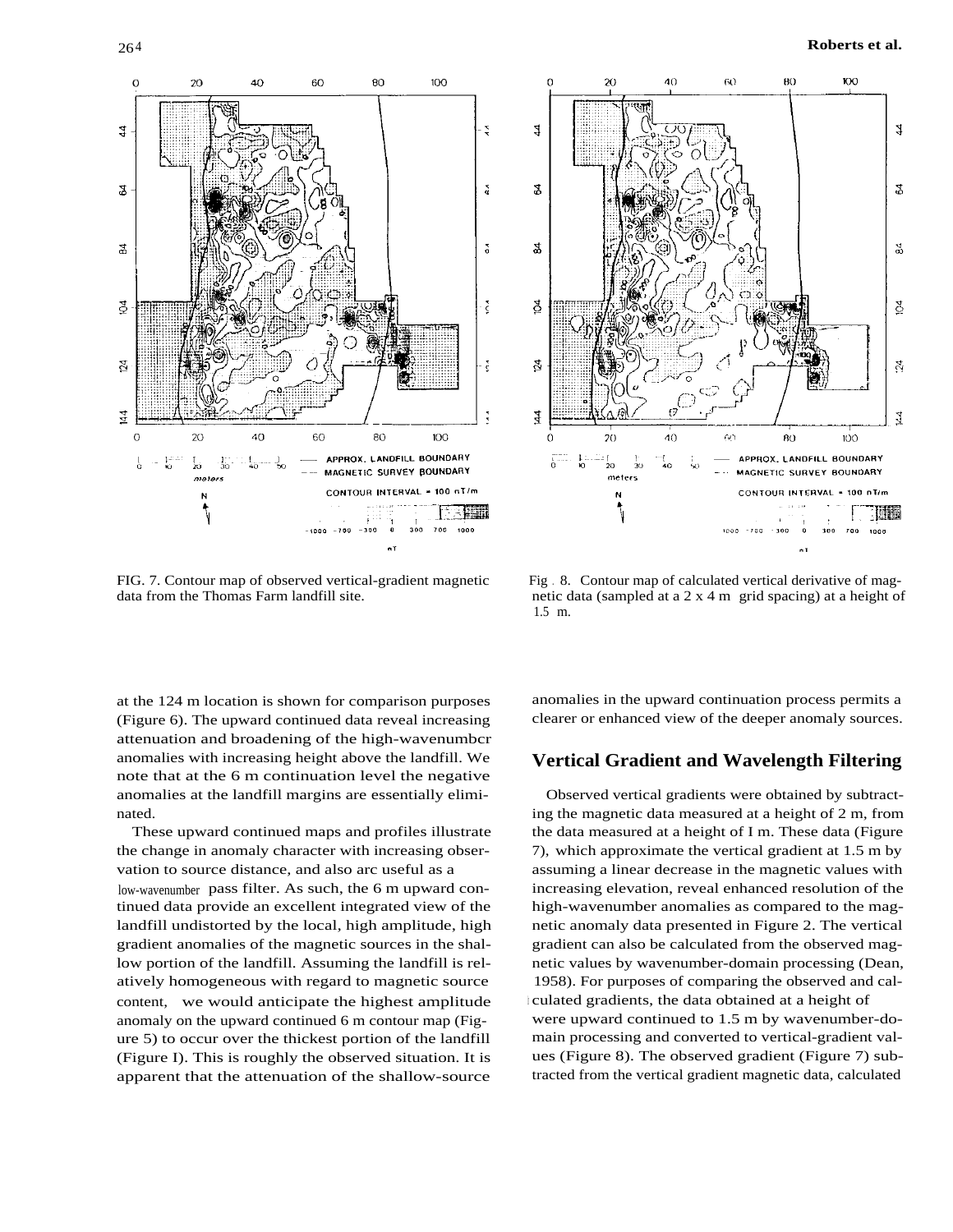from 1.5 m (Figure 8) illustrates that there is good agreement between the two data sets (Figure 9). The major differences occur in areas of extremely high gradients where the assumption of linear variation between the 1 in and 2 m height is violated and errors (Inc to the inaccuracy of the proton precession magnetometer in regions of very high gradients and in the wavenumber-domain processing procedure. A comparison of the vertical gradient is well illustrated in Figure 10 for a single profile line.

These results lead to two important conclusions. First, the vertical gradient increases the resolution of the magnetic observations by emphasizing the effect of the nearsurface anomalous sources. Second, the observed and calculated vertical gradients are quite similar. Thus, where high-density surface observations are available, it is possible to calculate the vertical gradient from observations at one height, eliminating the need for observations of the field at two heights at each station. The observed vertical gradient data does have the advantage of minimizing the effect of temporal magnetic variations. However, this is an advantage only if observations are made during magnetically disturbed periods. Normal temporal variations can be readily monitored and eliminated from the data by repeated reoccupation of a base station or by use of a base-station magnetometer.

The resolution of the magnetic observations can also he enhanced with the use of wavelength filtering. Figure <sup>11</sup> illustrates the results from a wavelength filter which minimizes all wavelengths greater than 5 m in the data obtained at 1m height. Comparison of Figure 11 with the vertical-gradient maps (Figures 7 and 8) shows that high-pass wavelength filtering is very effective in isolating the near-surface anomalous sources. Similarly, a low-pass wavelength filter will enhance the longer wavelength anomalies derived from deeper anomalous sources. This enhancement is illustrated in Figure 12 which has been prepared by emphasizing all wavelengths greater than 20 m. The results are quite similar to those obtained by upward continuation of the data obtained at I m height by 3 m (Figure 4). However, wavenumber filtering distorts the magnetic data set so that only nonquantitative interpretation is possible. In contrast, vertical-gradient and upward continuation processing are quite amenable to modeling and other quantitative analyses.

#### **Conclusions**

In conclusion, wavenumber-domain processing of magnetic data observed over landfills will enhance par ticular attributes of the magnetic field which will aid in the interpretation of the anomaly sources. Upward continuation, vertical gradients, and wavelength filtering are shown to be effective procedures. Furthermore, the calculated vertical gradient is comparable to the observed gradient suggesting that the dual observations at a station which are needed to obtain the observed vertical gradient can be eliminated except during periods of extreme temporal magnetic-field variations.

### References

- $\frac{1}{2}$  J. F., 1987, Characterization of an abandoned waste site using proton magnetometry and computer graphics, in Proc. *of the* First Nat. *Outdoor Action* Conf. on Aquifer Restoration, Ground Water Monitoring and Geophysical Methods: Las Vegas, NWWA, 573-584.
- Dean, W. C., 1958, Frequency analysis for gravity and magnetic interpretation: Geophysics, 23, 97-127.
- French, R. 13., Williams, T. R., and Foster, A. R., 1988, Geophysical surveys at a superfund site, Western Pro*cessing,* Washington, in *Proc. of the Sympos. on* the Application of Geophysics to Engineering and Environmental Problems, Golden, SAGEEP, 747-753.
- Lidiak, E. (3., Hinze, W. J., Keller, (3. R., Reed, J. E., Braile, L,. W., and Johnson, R. W., 1985, Geo-logic significance of regional gravity and magnetic anomalies in the east-central midcontinent, *in* Hinze, W. J., Ed., The utility of regional gravity and magnetic anomaly maps: Soc. Expl. Geophys. 287-307.
- Roberts, R. L., Hinze , W. J., and Leap, D. I., 1989, A multi-technique geophysical approach to landfill in*vestigations,* in *Proc. of the 3rd Nat. Outdoor Action* Conf. on Aquifer Restoration, Ground Water Monitoring and Geophysical Methods: Orlando, 797-811.
- Urquhart, W. E. S., and Strangway, D. W., 1985, Interpretation of part of an aeromagnetic survey in the Matagami *area of* Quebec, in *Hinze, W. J., Ed., The* utility of regional gravity and magnetic anomaly maps: Soc. Expl. Geophys. 426-438.
- Walsh, D. C., 1989, Surface geophysical exploration for buried drums in urban environments: applications *in* New York *City,* in *Proc. of* the Third *Nat.* Outdoor Action Conf. on Aquifer Restoration, Ground Water Monitoring and Geophysical Methods, Orlando, 935- 949.
- Yarger, H. 1.., 1985, Kansas basement study using spectrally filtered *aeromagnetic data,* in *Hinze, W. J.,* Ed., The utility of regional gravity and magnetic anomaly maps: Soc. Expl . Geophys. 213-232.